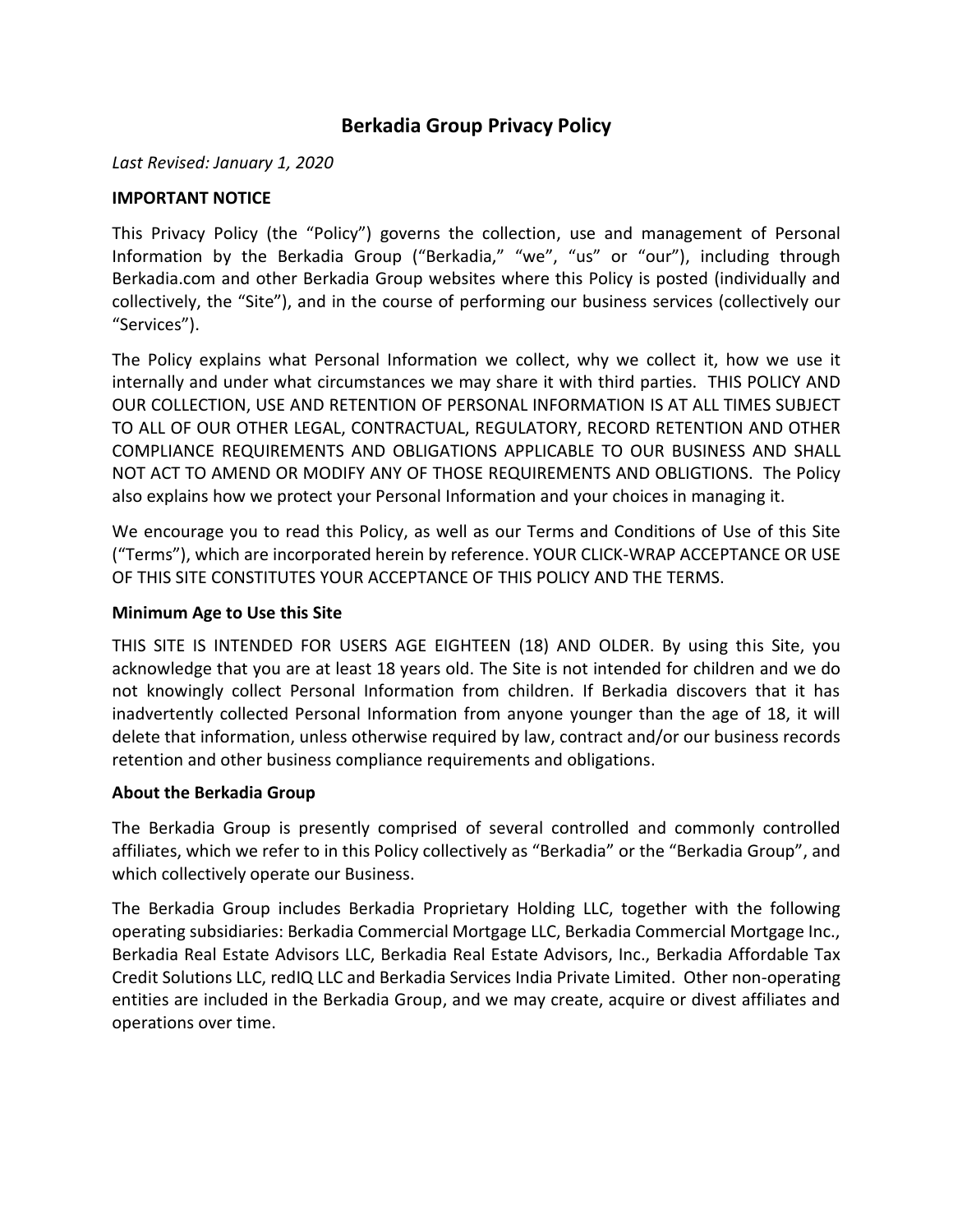The Berkadia Group is an active player in the U.S. Commercial Real Estate ("CRE") market. Our business lines currently encompass the following areas of activity (our "Business"):

- We arrange CRE mortgage loans and related capital investments, collateralized by CRE and related interests. Some of the property types that are used as collateral are: apartments, seniors housing and healthcare, affordable housing, student housing, manufactured housing, hotels and hospitality, retail, office, land, and other types of commercial properties.
- We generally service the CRE mortgage loans and related capital investments that we arrange, and we also provide similar services to other lenders and holders of CRE mortgage loans and related capital investments for loans and investments that they originate or acquire.
- We represent sellers and buyers of CRE properties of the types noted above.
- We facilitate the syndication of CRE affordable housing tax credit investments.
- We develop software applications ("Applications") to support our internal Business operations, and to provide software-as-a-service Applications to our clients and potential clients, all of which offer greater efficiencies and actionable insights to our employees, contractors, business partners and clients and potential clients.
- We support a network of start-up and next-stage companies that offer and are developing cutting edge technologies targeting the CRE markets in which we are active.

#### **Your Privacy Rights in Personal Information**

You have the right to know about Personal Information collected, used, disclosed or sold, and retained by Berkadia. You have the right to request that Berkadia delete your Personal Information, subject to our legal, contractual, regulatory, record retention and other business compliance requirements and obligations. You have the right to be treated without discrimination in the exercise of your privacy rights.

### **What is Personal Information (PI)?**

For purposes of this Policy, Personal Information (or "PI") means any information that identifies, relates to, describes, is reasonably capable of being associated with or could reasonably be linked, directly or indirectly, with a specific individual or household of individuals. More specifically, Personal Information includes…

- Information obtained in connection with our Business and Services from or on behalf of property owners, borrowers, guarantors, purchasers and potential purchasers of CRE, lenders, servicers, investors, other transaction participants, and their affiliates about themselves, their employees, their other representatives, their equity owners, their CRE and other assets (including, but not limited to, information about their tenants, lease applicants and related parties, vendors and other service providers), and their other business activities (which may include information about other third parties).
- Information obtained in connection with our Business and Services from our thirdparty vendors and data providers.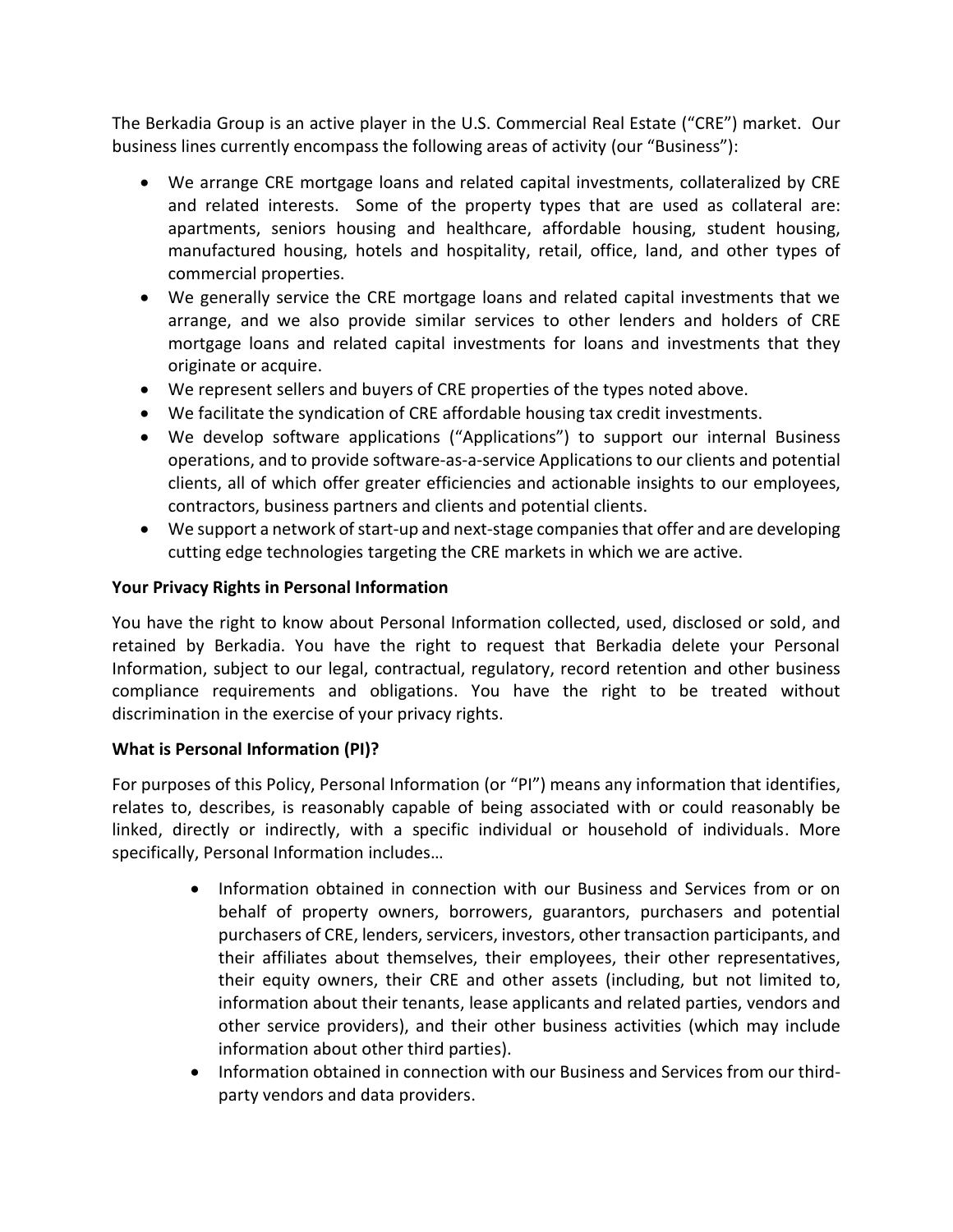- Information obtained from other private and public sources in connection with our Business and Services.
- Identifiers such as real name, alias, postal address, unique personal identifier (e.g., cookies, beacons, pixel tags), IP address, device identifier, email address, account name, Social Security Number (SSN) or Taxpayer Identification Number (TIN), driver's license number, passport number or other similar identifiers.
- Transaction histories and related information, as well as CRE and related personal and other property, products or services purchased, obtained and/or considered by or through the Berkadia Group, as well as transaction histories, preferences and other activities.
- Internet browsing history, search history, interactions with a web site, application, advertisement or other online activities.
- Geolocation data.
- Biometric information.
- Audio, electronic, visual, thermal, olfactory or similar information.
- Professional or employment-related information.
- Characteristics of protected classifications (e.g., race, religion, sex, national origin, etc.).
- Educational information.
- Inferences drawn to create a profile of an individual reflecting the person's preferences, characteristics, psychological trends, predispositions, behavior, attitudes, intelligence, abilities and aptitudes.

Personal Information generally does not include publicly available information, that is, information that is lawfully made available from federal, state or local government records.

### **How We Collect and Use Personal Information**

We collect Personal Information in a number of ways, depending on the features of our Site that you use and, if you are a customer or potential customer of Berkadia or otherwise have business dealings with Berkadia, the specific Services or Business which you have engaged or in which you participate and/or the Application(s) that you are using:

#### **The Berkadia.com Public Website:**

• When You Use Our Publicly Available Website.

When you engage in certain activities on the Site, the Site may ask you to provide certain information about yourself or your business activities (which may include Personal Information about others) by filling-out and submitting an on-line form. It is completely optional for you to engage in these activities. If you elect to engage in these activities, we may ask you to provide Personal Information. Depending upon the activity, some of the information that you will be asked to provide is identified as mandatory and some as voluntary. If you do not provide the mandatory data with respect to a specific activity, you will not be able to engage in that activity. If you provide Personal Information about others, you must strictly comply with your legal obligations to those whose Personal Information you provide, and you hereby agree to be liable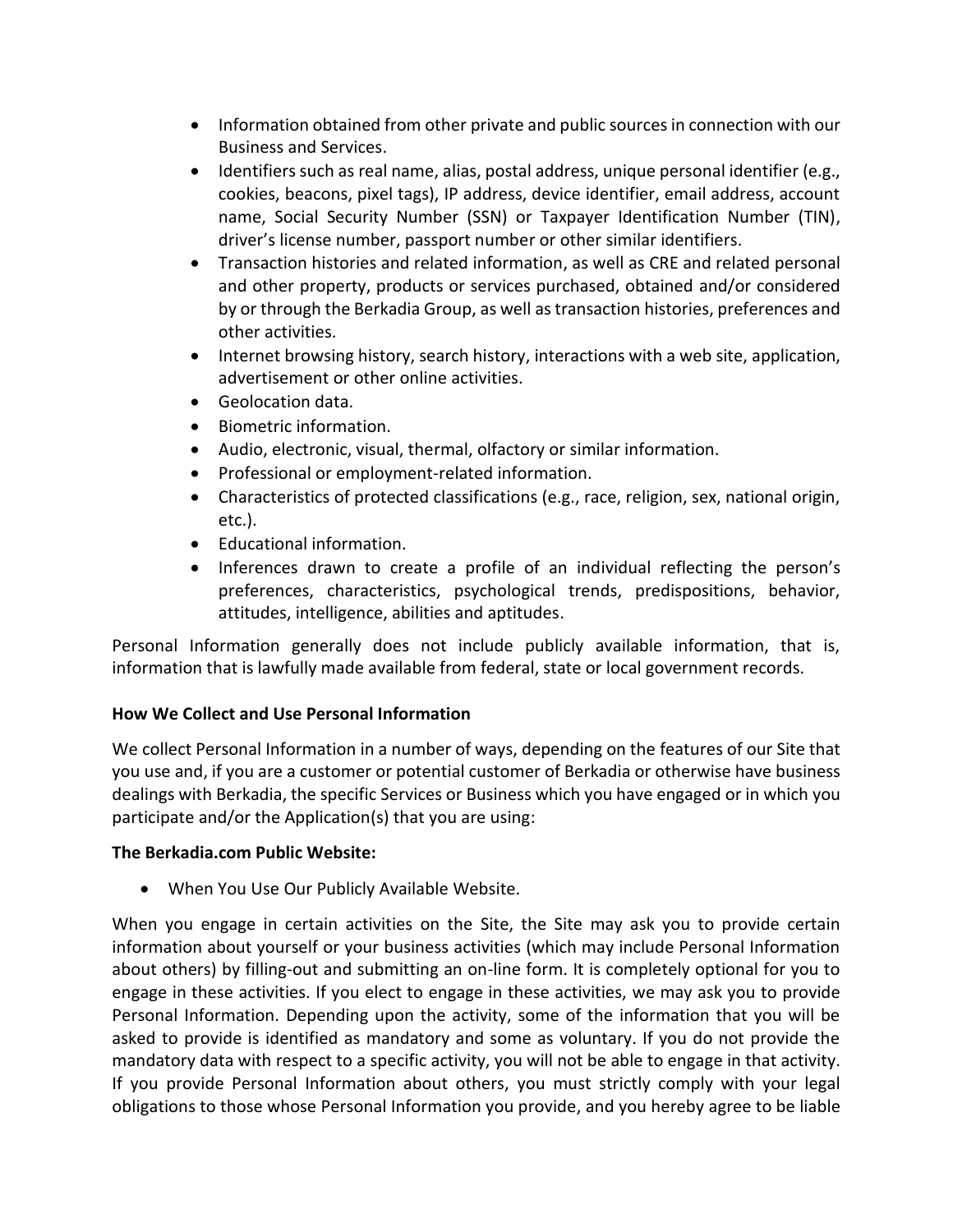for and indemnify us against any and all claims, losses or damages relating to providing us with, and/or our usage of, any such Personal Information.

We may use Personal Information to: (1) process a transaction that you initiate or in which you are otherwise involved (either directly as a participant, or indirectly as being associated with a participant or related CRE property), (2) provide Services that you request or which otherwise may relate to you (either directly or indirectly, through your association with a client or potential client, a transaction, or a CRE property), (3) engage in our other Business activities that may relate to you, your CRE property, or your business activities or which otherwise may relate to you (either directly or indirectly, through your association with a client or potential client, a transaction, or a CRE property), (4) allow you to participate in Site and Application features we offer, or to provide related customer services, including, without limitation, to respond to your questions, complaints or comments; (5) tailor Site and Application content we display to you; (6) provide you with information, products or Services that you have requested, agreed to receive or may be of interest to you; (7) send you CRE property and market reports and related information, (8) send you marketing materials and other information about us, our clients and potential clients, CRE properties and related businesses, and our third-party business partners; (9) process your registration with the Site and our Applications, including verifying that your e-mail address is active and valid; (10) improve the Site, our Applications, other Services and products, and for internal Business purposes; (11) contact you with regard to your use of the Site and our Applications, in our discretion, changes to the Site and Application policies or functionality; (12) permit other users to contact you, and vice versa, if those features are present in the Site or in our Applications; (13) respond to audit requests and legal processes and otherwise to comply with our legal, contractual, regulatory, record retention and other business compliance requirements and obligations, and (14) for purposes as disclosed at the time you provide information about you or others or otherwise with your consent (as the supplier of such information), and as further described in this Policy.

• Website Usage Information that We Collect.

In addition to any Personal Information that you choose to submit to our Site (whether through our Applications or otherwise), we and our third party service providers, including any third party content providers, may use a variety of technologies that automatically or passively collect certain information whenever you visit or interact with our Site and Applications ("**Usage Information**"). Usage Information may include the browser and operating system you are using, the URL or advertisement that referred you to our Site, the search terms you entered into a search engine that lead you to our Site (if applicable), all of the areas within our Site that you visit and the Applications, if any, that you use, and the time of day you visited the Site, among other information. We may use Usage Information for a variety of purposes, including enhancing or otherwise improving the Site, our Applications and our other products and Services. In addition, we may automatically collect your IP address or other unique identifier ("**Device Identifier**") for any computer, mobile phone or other device (any, a "**Device**") you may use to access the Site and our Applications. A Device Identifier is a number that is automatically assigned to your Device used to access a Site and our servers identify your Device by its Device Identifier. Some mobile service providers may also provide us or our third-party service providers with information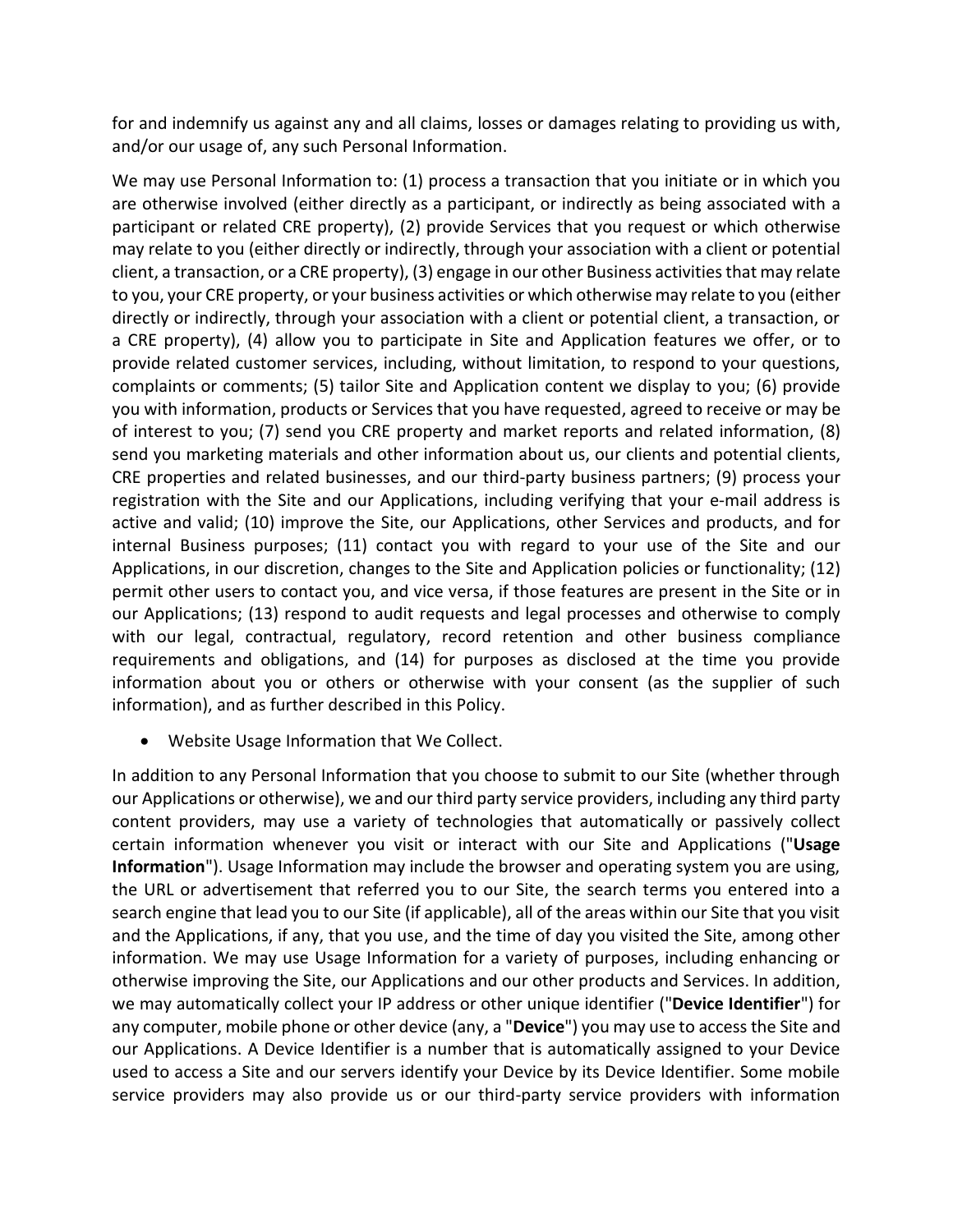regarding the physical location of the Device used to access a Site. Usage Information is generally non-identifying, but if we associate it with you as a specific and identifiable person, we treat it as Personal Information.

The Methods that We Use to Collect Usage Information Include the Following:

**Cookies**. A cookie is a data file placed on a Device when it is used to visit a Site or otherwise access our online content. Cookies may be used for many purposes, including, without limitation, remembering you and your preferences and tracking your visits to our web pages. A Flash cookie is a data file placed on a Device via the Adobe Flash plugin that may be built-in to or downloaded by you to your Device. Flash cookies may be used for various purposes, including, without limitation, enabling a Flash feature and remembering your preferences. For more information about Flash and the privacy choices Adobe offers, click here. If you choose to disable cookies or to adjust your Flash privacy settings on your Device, some features of the Site may not function properly.

**Embedded Scripts.** An embedded script is programming code that is designed to collect information about your interactions with the Site and our Applications, such as the links you click on. The code is temporarily downloaded onto your Device from our web server or a third-party service provider. It is active only while you are connected to the Site and is deactivated or deleted thereafter.

**Web Beacons**. Small graphic images or other web programming code called web beacons (also known as "1x1 GIFs" or "clear GIFs") may be included in our web pages and e-mail messages. Web beacons may be invisible to you, but any electronic image or other web programming code inserted into a web page or e-mail can act as a web beacon. Web beacons or similar technologies may be used for a number of purposes, including, without limitation, to count visitors to the Site and our Applications, to monitor how users navigate the Site and our Applications, to count how many e-mails that were sent were actually opened or to count how many particular articles or links were actually viewed.

We collect Usage Information to support your participation in the features and activities you have selected on the Site and within our Applications. We may also use the information to keep you informed about new or improved Berkadia offerings and those of third parties. We may deidentify or aggregate the data and provide it to third parties for statistical analysis to improve the Site and the use of our Applications. We may also disclose any information as required by law or any governmental agency.

• When You Use Our Website Portal to Communicate with Our Business.

Our public Site also acts as a secure password-protected portal for Berkadia Business customers to access certain parts of our site, our Applications and/or to communicate with our Business. In order to use a Secure Portal, users need to consent to our online Terms of Use or execute a userlevel agreement to create a relationship with us. Through our self-service account console, you can access and manage your account-level information.

### **How Our Business Collects and Uses Personal Information:**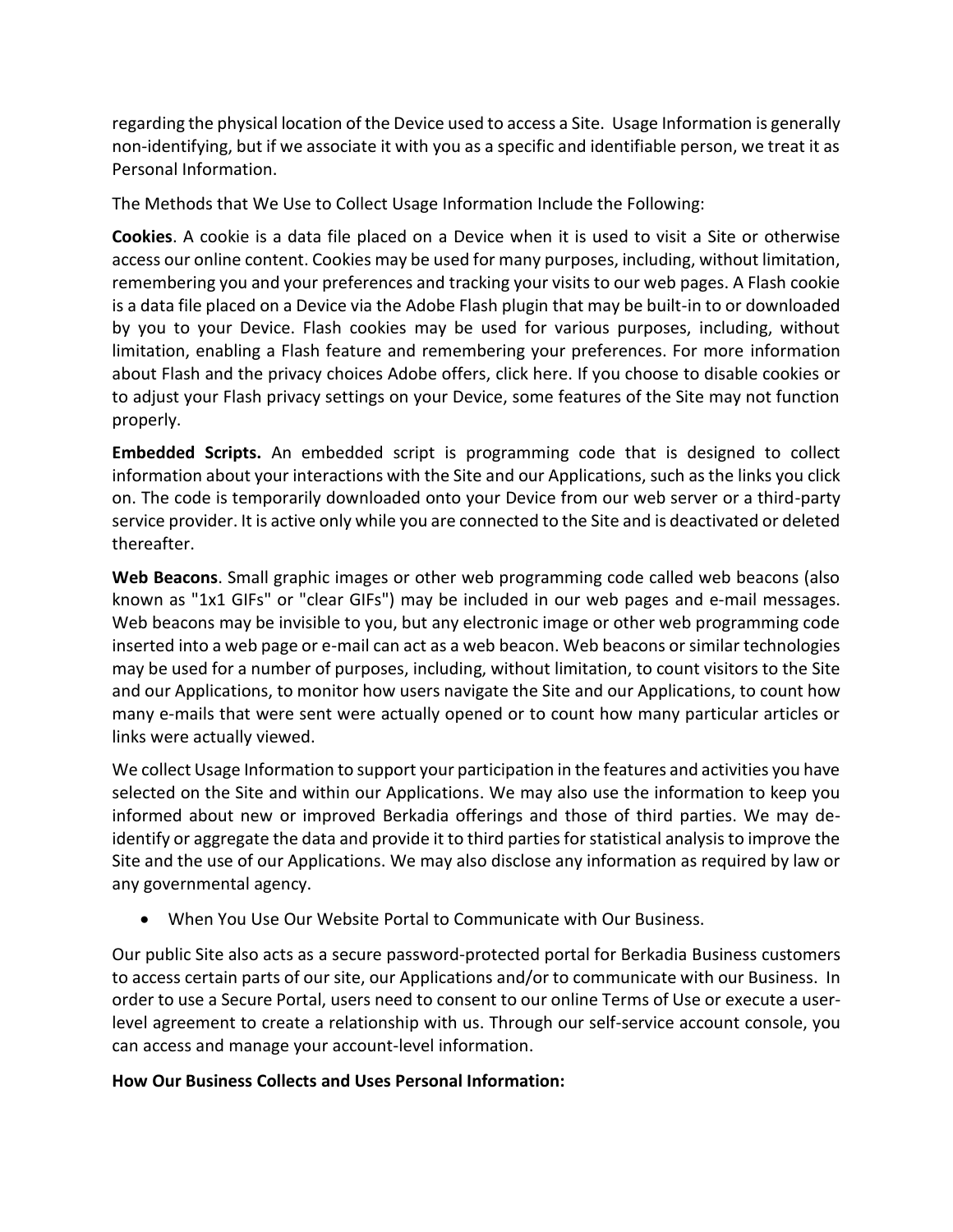# • **OUR CRE MORTGAGE BANKING BUSINESS**

#### **What Personal Information Do We Collect? Why? With Whom Do We Share it?**

Our CRE Mortgage Banking Business works with the following Personal Information and uses it for the purposes described in this Policy:

#### View Table

Our CRE Mortgage Banking Business uses Personal Information it collects to arrange for CRE mortgage loans and related capital investments collateralized by CRE and related interests. We perform these Services on our own behalf and for the benefit of other lenders and investors. As such, we share all information required with our internal Business units who support these activities, with those other lenders and capital sources who are or may participate in this part of our Business, and our and their third-party vendors whose services are needed in order to arrange for such CRE mortgage loans and related capital investments, and to help us comply with our legal, contractual, regulatory, record retention and other business compliance requirements and obligations, as described above.

### • **OUR CRE LOAN SERVICING BUSINESS**

### **What Personal Information Do We Collect? Why? With Whom Do We Share it?**

Our CRE Loan Servicing Business works with the following Personal Information and uses it for the purposes described in this Policy:

#### View Table

Our CRE Loan Servicing Business uses Personal Information it collects to service CRE mortgage loans and related capital investments collateralized by CRE and related interests. We perform these Services on our own behalf and for the benefit of other lenders and investors. As such, we share all information required with our internal Business units who support these activities, with those other lenders and capital sources who are or may participate in this part of our Business, and our and their third-party vendors whose services are needed in order to service such CRE mortgage loans and related capital investments, and to help us comply with our legal, contractual, regulatory, record retention and other business compliance requirements and obligations, as described above.

### • **OUR REAL ESTATE BROKERAGE/INVESTMENT SALES BUSINESS**

### **What Personal Information Do We Collect? Why? With Whom Do We Share it?**

Our Investment Sales Business works with the following Personal Information and uses it for the purposes described in this Policy:

### [View Table

Our Investment Sales Business uses Personal Information to facilitate CRE purchase and sale and related transactions. We may receive Personal Information about the parties to the transaction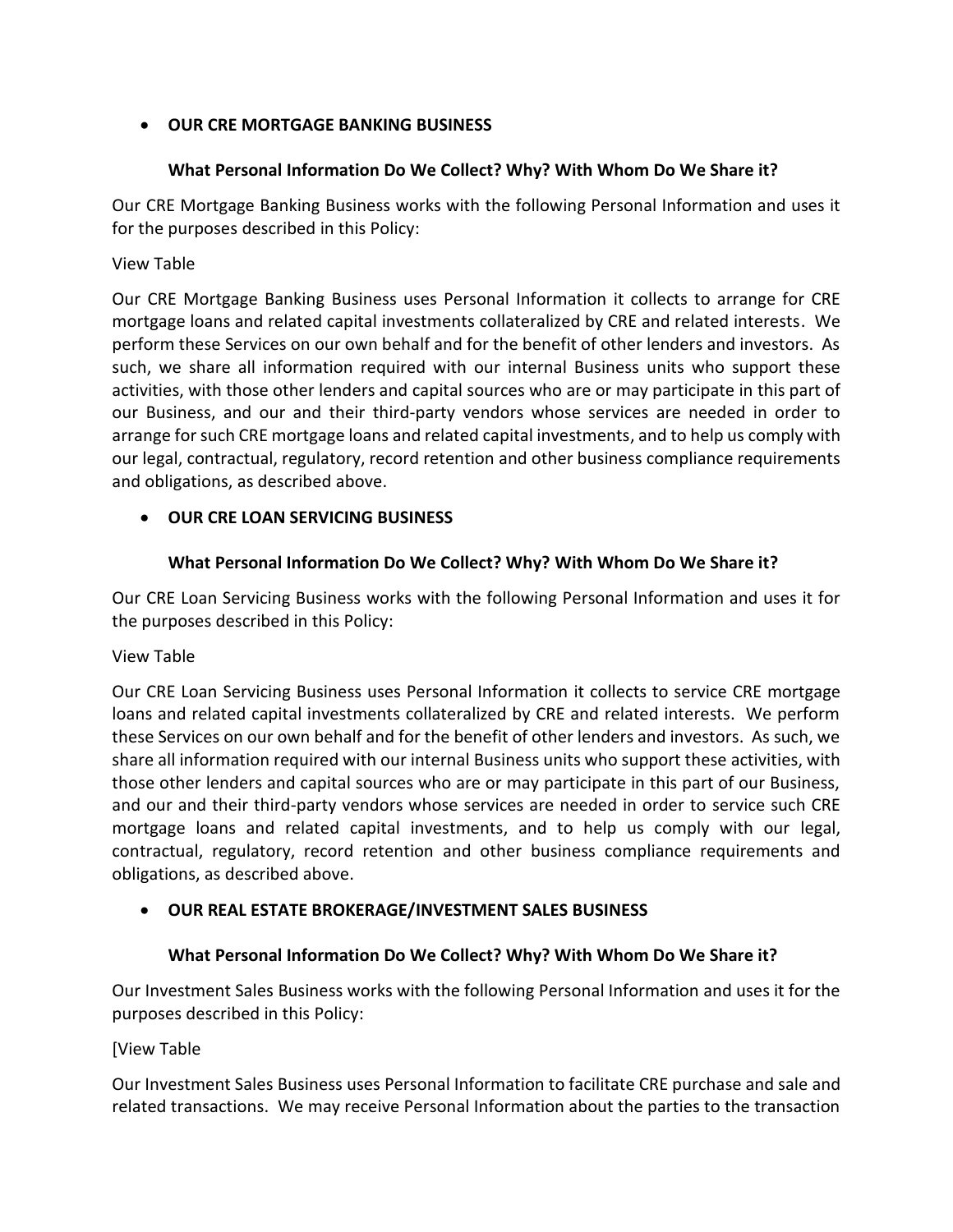and their affiliates and their respective representatives and business associates, as well as the tenants and lease applicants at the related properties(such as tenant and lease guarantor names, addresses, contact information, financial information and other information obtained from thirdparty vendors). We may share this information among the parties to the transaction and their affiliates and their respective representatives and business associates, their lenders and other capital sources and as otherwise needed to facilitate the closing of each transaction and to help us comply with our legal, contractual, regulatory, record retention and other business compliance requirements and obligations, as described above.

# • **OUR CRE AFFORDABLE HOUSING TAX CREDIT INVESTMENT BUSINESS**

# **What Personal Information Do We Collect? Why? With Whom Do We Share it?**

Our CRE Affordable Housing Tax Credit Investment Business works with the following Personal Information and uses it for the purposes described in this Policy:

View Table

Our CRE Affordable Housing Tax Credit Investment Business uses Personal Information to facilitate the flow of capital to help CRE property owners and operators acquire, develop, own and operate CRE affordable housing properties around the U.S. We may receive Personal Information about the parties to the transaction and their affiliates and their respective representatives and business associates, as well as the tenants and lease applicants at the related properties (such as tenant and lease guarantor names, addresses, contact information, financial information and other information obtained from third-party vendors). We may share this information among the parties to the transaction and their affiliates and their respective representatives and business associates, their lenders and other capital sources and as otherwise needed to facilitate the closing of each transaction and to help us comply with our legal, contractual, regulatory, record retention and other business compliance requirements and obligations, as described above.

### • **OUR SOFTWARE APPLICATION BUSINESS**

### **What Personal Information Do We Collect? Why? With Whom Do We Share it?**

Berkadia has developed and may in the future develop Applications that may be made available in a "Software-as-a-Service" computing model accessible from desktop and laptop computers, as well as from mobile devices and apps.

Some Applications are designed solely for internal use by Berkadia to improve our level of automation and to obtain efficiencies in speed and ease of conducting our Business. Other Berkadia Applications may utilize data-driven analytical tools to provide actionable insights into the CRE marketplace to better serve our Business, to support our Services, and to assist our customers and potential customers make better decisions regarding their CRE businesses. For example, Berkadia may improve the efficiency of converting Rent Rolls and Operating Statements for CRE properties from PDFs into digital formats that can be electronically ingested and used in one or more Applications and other software products.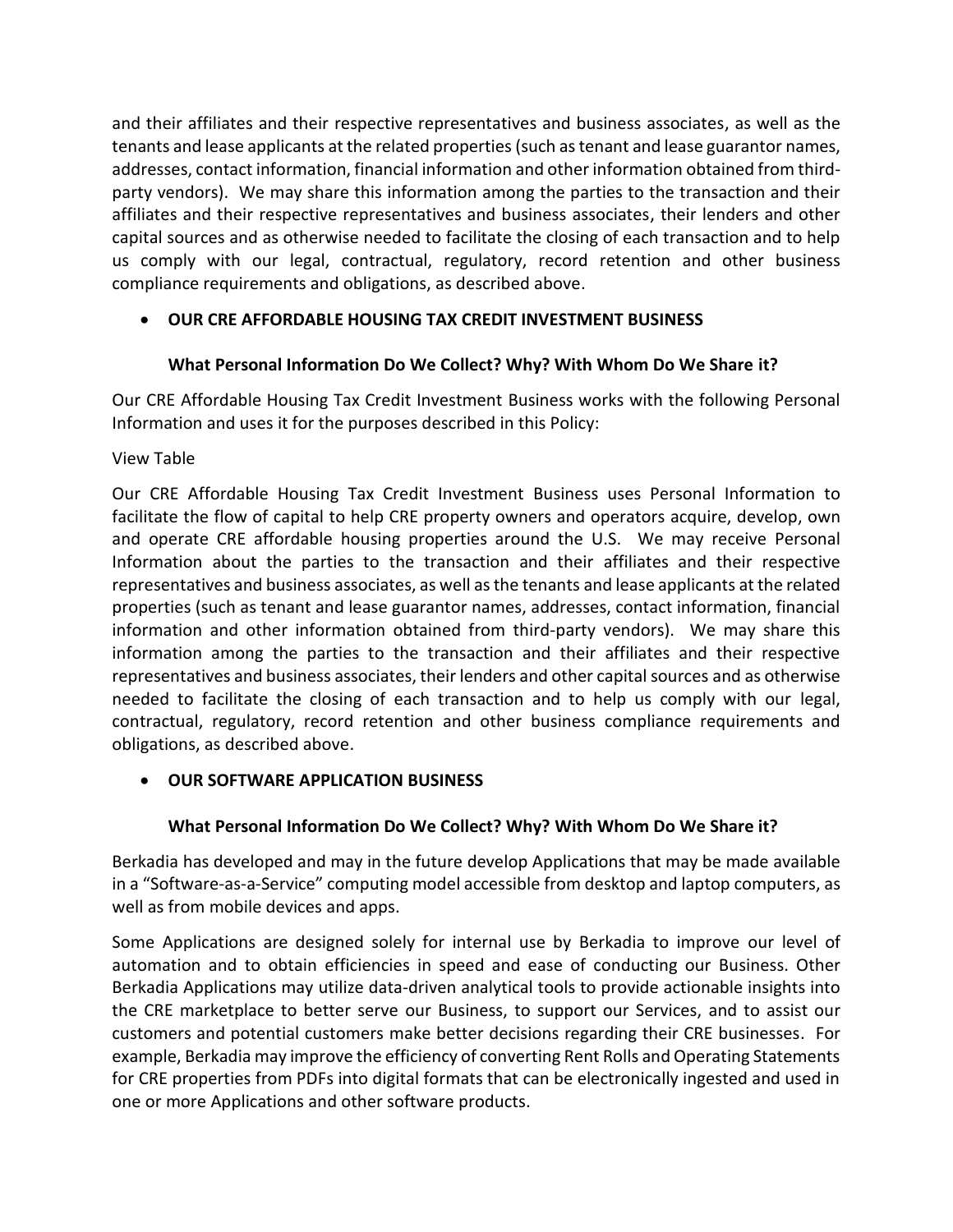We may receive Personal Information: (1) internally through those who use our Applications in support of our other Business lines and Services, (2) externally through those who use our Services, those who otherwise interact with us in the course of our Business activities, and those who use our Applications in support of their CRE business activities, and (3) from third-party vendors and other public and private sources of information. Some Personal information may be provided to third parties as required pursuant to our legal, contractual, regulatory, record retention and other business compliance requirements and obligations. When permitted and reasonably practicable, we utilize Blind Data Pools and Derived Data to insulate and protect Personal Information. Please see our separate discussion of Blind Data Pools and Derived Data below.

### • **OUR START-UP AND NEXT-STAGE COMPANY SUPPORT BUSINESS**

### **What Personal Information Do We Collect? Why? With Whom Do We Share it?**

Our Start-Up and Next Stage Company Support Business does not generally use Personal Information to support this line of business activities. To the extent Personal Information is used, it is used in a very limited circumstances and amounts, in order to facilitate the development of the participant companies' respective products and services. We may receive Personal Information from these companies that they obtain from various sources and we may provide Personal Information to these companies through our various Service and Business activities described in this Policy. In either case, the use of Personal Information is subject to contractual and other legal and regulatory confidentiality and usage restrictions. If we provide Personal Information to these companies, it is limited to certain information about the parties to a CRE transaction and their affiliates and their respective representatives and business associates, as well as the tenants and lease applicants at the related properties (such as tenant and lease guarantor names, addresses, contact information, and other information obtained from thirdparty vendors). In any event, our use of any Personal Information under these circumstances is done so in accordance with our legal, contractual, regulatory, record retention and other business compliance requirements and obligations, as described above.

#### **How We Disclose Your Personal Information**

Berkadia does not sell Personal Information to third parties. If and when we disclose Personal Information to third parties, it is generally in furtherance of (and otherwise subject to) our legal, contractual, regulatory, record retention and other business compliance requirements and obligations, as described above. We may also disclose Personal Information to trusted third party vendors that provide services to Berkadia on a confidential basis in support of our operations. The above discussion of our Business and Services provides detailed information and charts explaining why and to whom we disclose Personal Information. Please visit those topics and click "Read More" for details.

If Berkadia uses Personal Information in external-facing user Applications, it generally first removes such Personal Information by converting it to Blind Data Pools (as described below) or uses it to produce higher-level Derived Data (as described below) that does not expose Personal Information to any user (unless such information is provided by a user). If Personal Information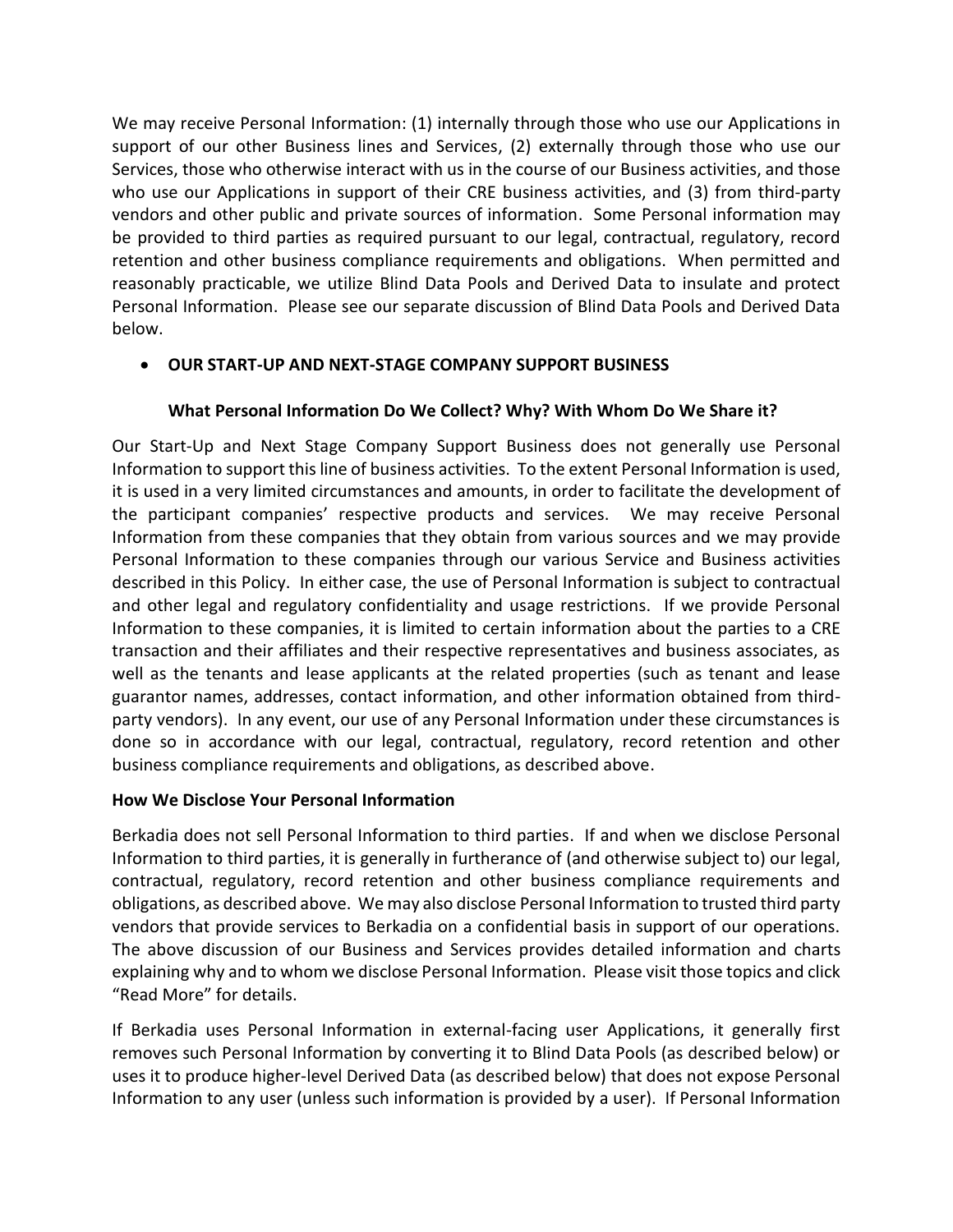is exposed directly to a user of an Application, it is done so on a limited basis as more fully described below.

We may disclose Personal Information:

• To Customers and Other Participants to Transactions in Which We Participate.

Personal Information received by Berkadia in connection with CRE loan origination, servicing, purchase and sale, and affordable housing syndication transactions are provided to various third parties on a need-to-know basis. Disclosure generally includes certain information about the parties to each transaction and the related CRE properties. CRE property information may include Personal Information about tenants and lease applicants at a property (such as tenant and lease guarantor names, addresses, contact information, financial information and other information obtained from third-party vendors). Parties who may receive such information include third party vendors who provide certain services to transaction participants, other lenders, servicers and investors, affiliates of the transaction participants, rating agencies, regulatory authorities and other parties with a related interest in any such transaction. If and when we disclose Personal Information under the foregoing circumstances, we do so in furtherance of (and otherwise subject to) our legal, contractual, regulatory, record retention and other business compliance requirements and obligations, as described above.

• Amongst Our Various Business Units Within the Berkadia Group (including our affiliate in India).

The Berkadia Group consists of various affiliates, and within those affiliates, various business units that operate our Business. Affiliates may have been established to comply with applicable State or Federal laws or other business requirements, even though they may have similar Business units and share certain corporate services (such as data resources and Applications).

Personal Information collected by one Berkadia Business unit may be shared with another Business unit to carry out our contractual responsibilities, and to identify actionable insights and other opportunities relating to our customers, potential customers, their businesses and CRE properties. For example, Personal Information collected in connection with our CRE Brokerage/Investment Sales Business activities may be shared with our CRE mortgage loan origination unit to arrange for a loan on a property being purchased, which will then be shared with our CRE loan servicing unit to enable them to administer the loan until it is paid in full, sold, or otherwise. Although we generally do not transfer or store your Personal Information outside the United States, we may securely transfer Personal Information in encrypted form to and from our controlled affiliate in India to benefit from their data conversion, data formatting, processing, quality improvement and other services strictly in support of our Business, Services and our Applications.

Other Business units may use Personal Information to decide whether customers, potential customers and other CRE industry participants should be provided with property and market reports. In all circumstances, all Personal Information stored and used among our various Business units are done so subject to our legal, contractual, regulatory, record retention and other business compliance requirements and obligations, as described above.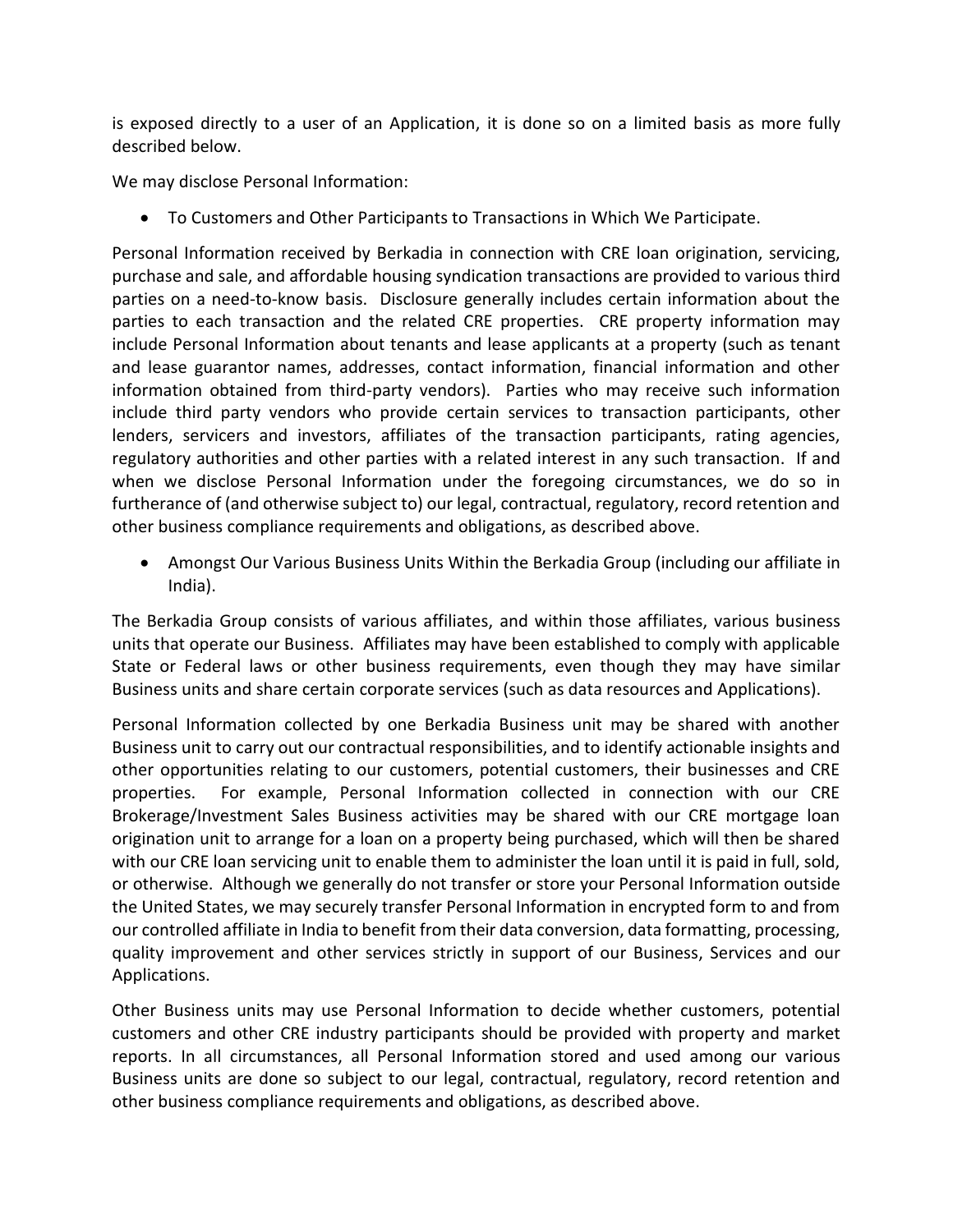• To Run Our Applications.

Our Applications use and analyze data that Berkadia obtains from various sources, some of which include: data that we own resulting from our Business operations, and data that we purchase or otherwise acquire from third party sources. Some of our Applications also allow their users to input data to help personalize the user experience. In the process of ingesting data for Application analysis, Personal Information (generally related to CRE property) may be uploaded into Berkadia's systems. To the extent this occurs, such data may be stored on Berkadia's systems, but not used by the Applications. If such data is used by any Applications, it will be: (1) displayed only for internal Business purposes, or (2) if viewed externally, only by the user(s) who uploaded such information or with their permission, by other external users. All other Personal Information used by our Applications is either converted to Blind Data Pools or used to produce higher-level Derived Data, all as further described in this Policy.

• To Third Party Service Providers and Vendors Under Contract with Us.

Berkadia may share Personal Information with third party service providers and vendors that have entered into written agreements with Berkadia to perform or support various Business units within the Berkadia Group. For example, we may share Personal Information with property appraisers, inspectors, lenders, loan servicers, attorneys, accountants, order processors, fulfillment services and others. Our vendor agreements typically contain contractual protections for the proper use and protection of Personal Information and other confidential information.

• To Other Registered Users of Our Services and Applications.

In order for us to fulfill our Service obligations, it may be necessary for us to share Personal Information provided by you or on your behalf. Additionally, certain features of our Applications may involve the sharing of Personal Information at your request or with your consent or incidental to carrying out the functions for which you are subscribed. For example, if you apply for a CRE loan and/or use our Applications to apply for a loan or other Service, we may share your Personal Information with credit bureaus, lenders and other transaction participants. If you request us to share Personal Information about you or your CRE property with potential buyers or investors, we may share it for that purpose. The documents used by our Business will have additional disclosures, permissions and instructions specific to the purpose.

• To Support Third Party Analytics Providers and Ad Servers.

Although the Site currently does not display ads from third parties, Berkadia works with network advertisers, ad agencies, third party traffic measurement services and other vendors to provide us with information regarding traffic on the Site, to serve our advertisements on other web sites, within third party applications, and across the internet, and to provide us with information regarding the use of the Site and the effectiveness of our advertisements. For example, if you clicked on a Berkadia advertisement or other link that led you to our Site, our service provider(s) may be able to tell us which Berkadia advertisement or link you clicked and where you were viewing the advertisement or link. In connection with providing analytics and advertisement services, our service providers may collect certain information about your visits to this or other web sites. We do not share Personal Information with these service providers, but they may set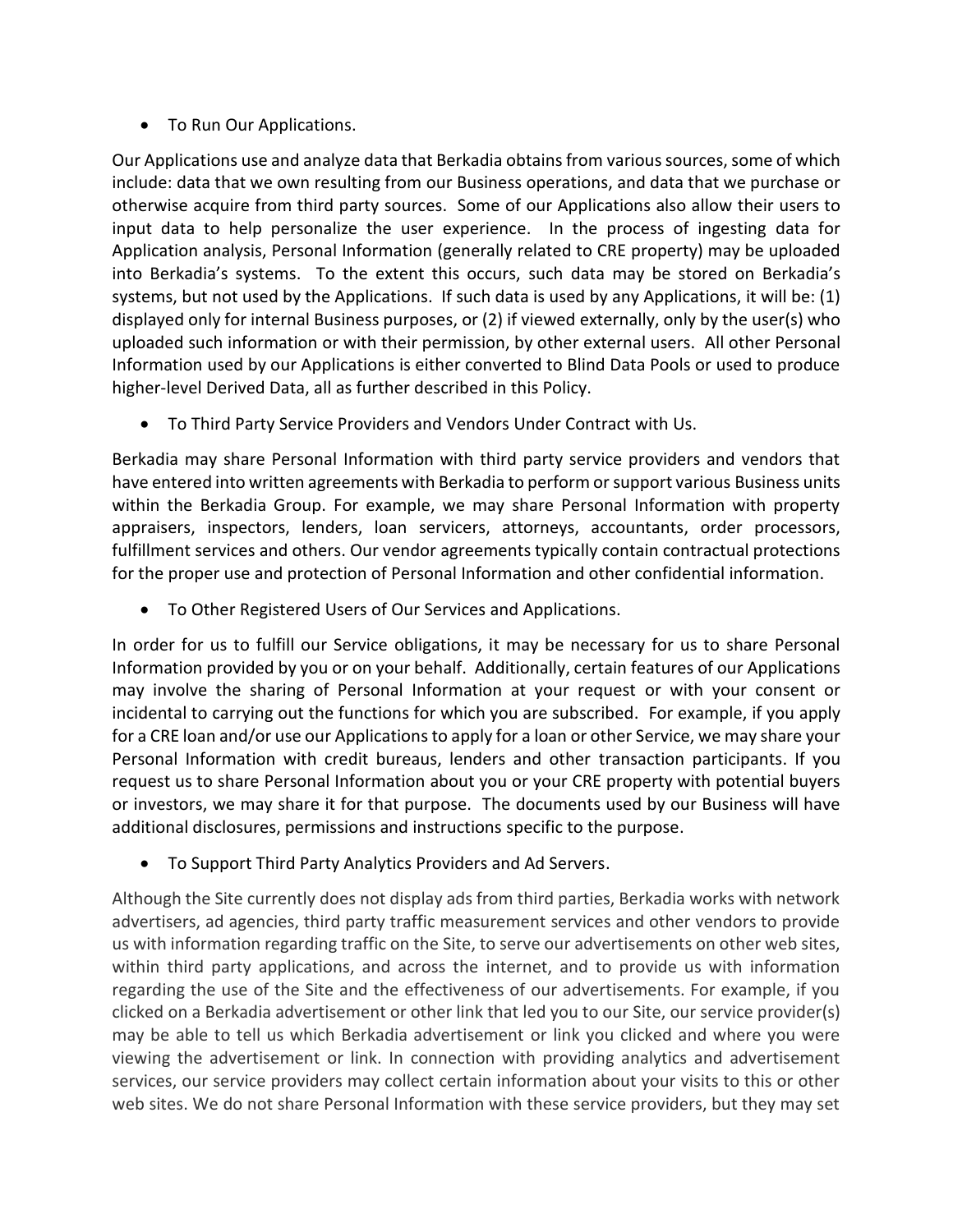and access their own tracking technologies on your Device (including cookies and web beacons) and may otherwise collect or have access to information about you (such as your general interest in real estate and Usage Information). Cookies and web beacons, including those set by third party network advertisers, may be used to, among other things, target advertisements, prevent you from seeing the same advertisements too many times and to conduct research regarding the usefulness of certain advertisements to you. We may share Usage Information about visitors with third party advertising companies, analytics providers and other vendors for similar purposes.

• To Maintain Our Business Records and to Fulfill Your Specific Requests.

We may collect and maintain Personal Information (e.g., your name, contact information and other personal data) within our Business contacts databases. Based on your profile, we may use such Personal Information to send you information you have requested, to notify you about specific CRE opportunities or to provide you with reports and other information that may be of value to you. Specifically, we may notify you of upcoming seminars or programs sponsored by Berkadia, about Applications that we believe could benefit you or other offerings. You can generally avoid receiving such communications either by not subscribing to them (e.g., an email list) or by opting-out later. For example, our email newsletters contain an "unsubscribe" link at the bottom of each email that you can use to manage your subscription to that newsletter.

• For Data Analytics and Site Improvements.

We gather data about your use of our Site, Applications and Services in order to perform data analytics and to improve our Service and other Business offerings. In some cases, we may use third party data analytics services to assist us with data gathering and analysis. For example, we may gather data about the web pages you visit, how long you visit them, whether you disengage from a specific page and other metrics that allow us to improve our offerings. Third party analytics services are subject to contractual restrictions consistent with this Policy.

• For Legal Obligations and Compliance, Law Enforcement and Public Safety Purposes.

We may transfer and disclose Personal Information, to third parties: (1) in order to fulfil contractual and related legal obligations we have in connection with our Business, (2) in the event we are required to respond to subpoenas or other legal process or if in our opinion such disclosure is required by law; (3) at the request of governmental and quasi-governmental authorities conducting investigations and routine audits; or (4) to protect and/or defend the Site's and our Applications' Terms of Use or other policies applicable to the Site and our Applications or to protect the personal safety, rights, property or security of Berkadia or any individual. For example, subpoenas, discovery requests, regulatory requests or other valid legal process may result in the collection or transmission of Personal Information to third parties. Depending on the situation, a protective order or confidentiality agreement may be arranged to protect Personal Information or the Personal Information may be redacted and de-identified. However, it is possible that, in some situations (e.g., a court proceeding) certain Personal Information could be disclosed pursuant to valid legal process or court order.

We may also use Device Identifiers, including IP addresses, to identify users, and may do so in cooperation with copyright owners, internet service providers, wireless service providers or law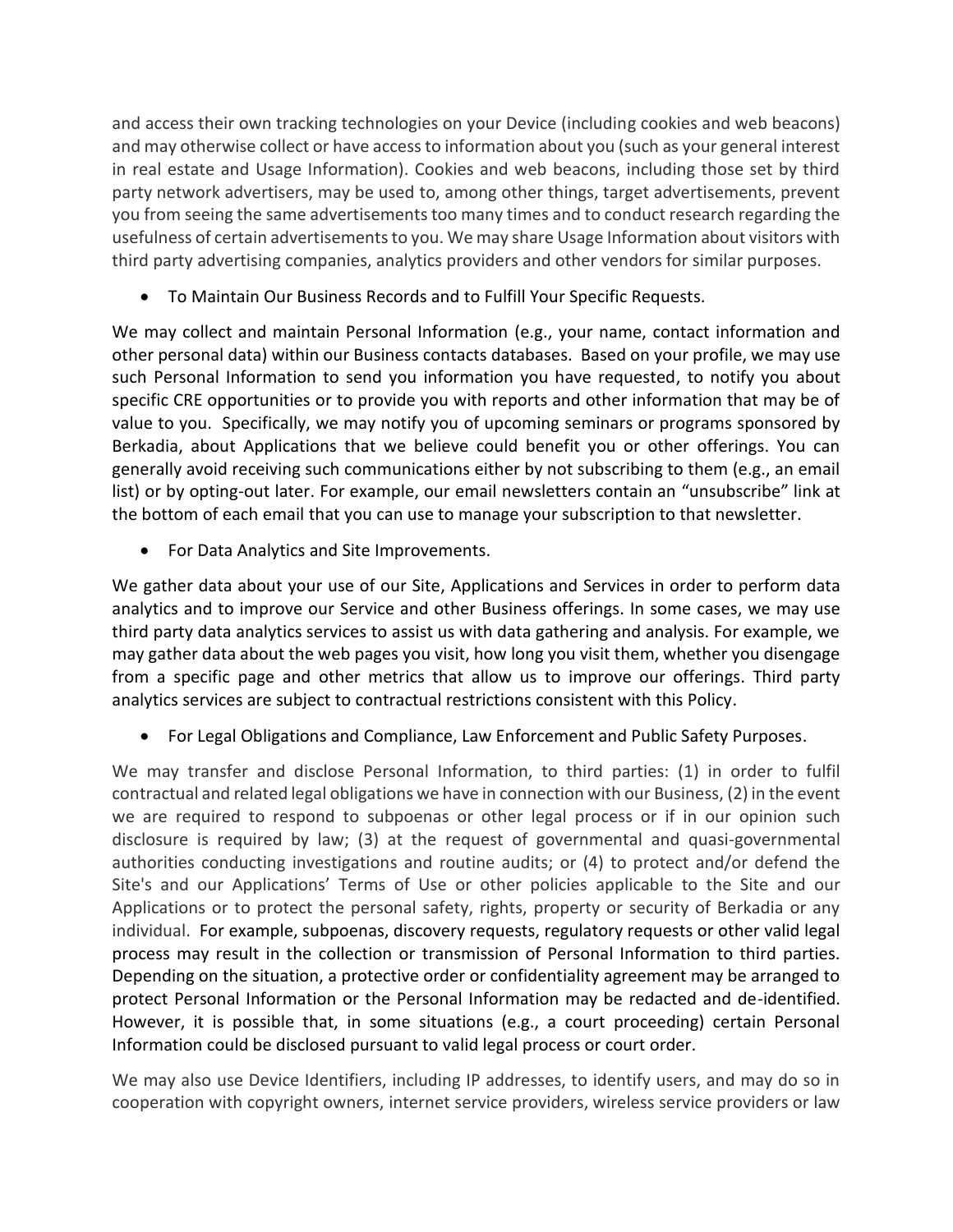enforcement agencies in our discretion. These disclosures may be carried out without notice to you.

• In the Event of an Actual or Contemplated Sale of Berkadia or a Business.

We may share Personal Information within the Berkadia Group, primarily for business and operational purposes. We also reserve the right to disclose and transfer all information related to our Business, our Services, the Site, and our Applications, including Personal Information: (i) to a subsequent owner, co-owner or operator of our Business, our Services, the Site, and any Application; or (ii) in connection with a corporate merger, consolidation, restructuring, the sale of certain of our ownership interests, assets, or both, or other change of ownership, including, without limitation, during the course of any due diligence process in connection with a potential sale transaction.

• To Support Corporate Users.

If your company has provided you with access to our Site or an Application, we may share any and all information about your use of the Site and our Applications, including your Personal Information and Usage Information, with your company and its representatives or agents.

## **How We May Use Blind Data Pools and Derived Data in Applications to Protect Your Personal Information**

Our Applications are designed to deliver actionable insights and the best customer experience, while protecting Personal Information. Berkadia uses Applications to support our Business and to offer useful services to the CRE marketplace. To accomplish these goals, the Berkadia Group has been moving away from "silos" of data accumulated by its departments and toward a centralized data repository to support the Berkadia Group's Business as a whole and to enable new innovations in Applications. We expect that trend to continue. As noted in this Policy, we use data security and may employ **Derived Data** and **Blind Data Pools** in the development of certain Applications, particularly in external offerings that would be made available to third parties. Derived Data and Blind Data Pools do not reveal your Personal Information. Conversion of Personal Information into Blind Data Pools and Derived Data is considered an irreversible deletion of such information and removes it from the scope of this Policy.

**Derived Data** results from calculations, manipulations, analyses and processes performed by Berkadia's Applications on Personal Information and other data (for example, Derived Data may include an average aggregate rent for a particular zip code obtained from a column of actual unit rents for a sample of specific properties). Derived Data reflects data aggregates and does not reveal Personal Information. Berkadia uses technical and business process constraints such as minimum size data samples in its Applications to limit an external user's ability to construct queries that "drill down" or extract elements of Personal Information. Once Derived Data is generated, it may continue to be used in that form even if your Personal Information is later deleted from our system and your account is closed.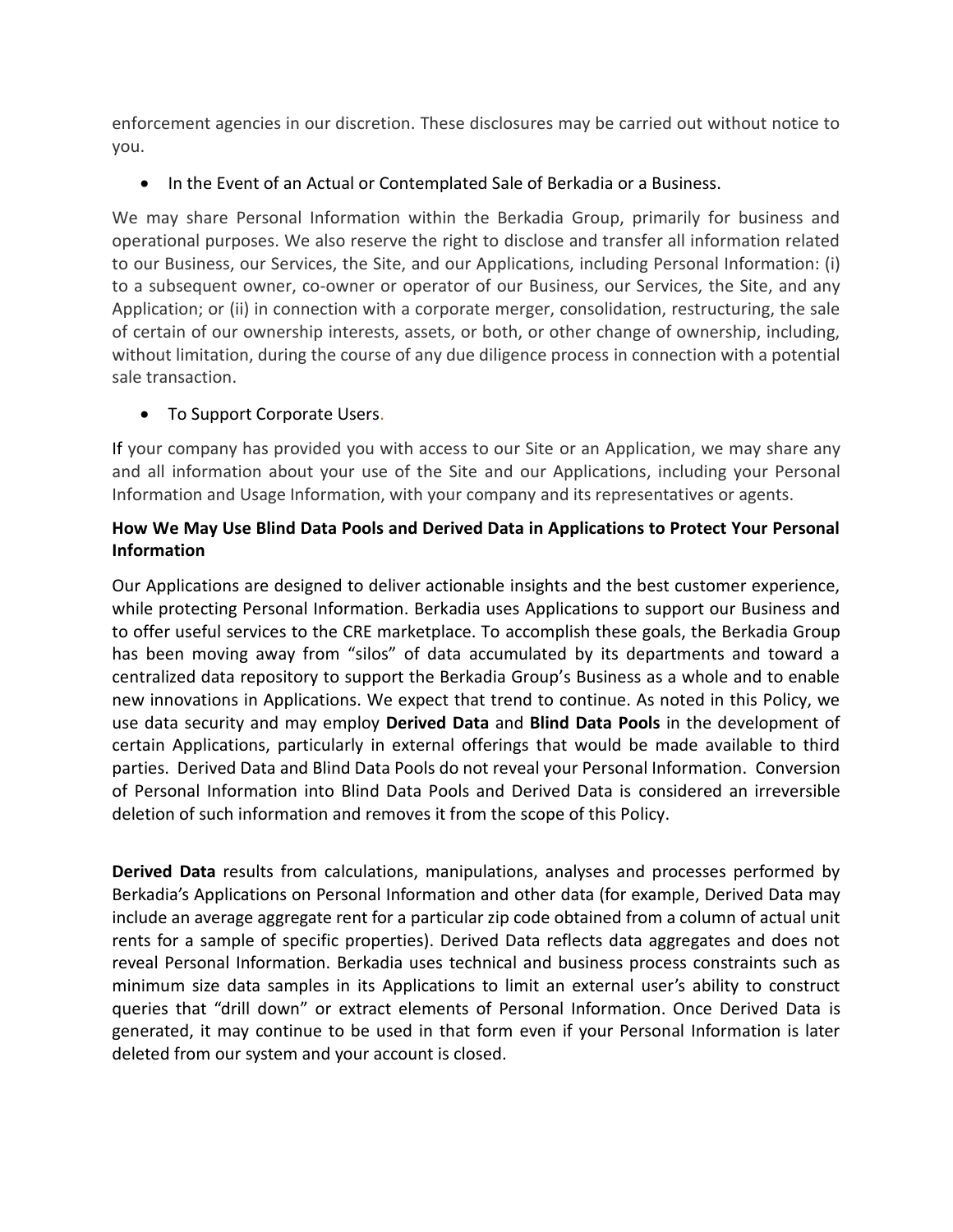**Blind Data Pools:** Berkadia may de-identify and anonymize Personal Information (for example, by removing an individual's name, email address, tax ID or other identifiers) and may collect data into a Blind Data Pool that can be used to generate actionable insights in a way that does not disclose your Personal Information to other users. Blind Data Pools may be enriched by data from third party data vendors and from publicly available sources (e.g., census data) to support a rich data-set, while respecting individuals' privacy interests. An Application that offers subscribers access to features utilizing a Blind Data Pool may condition such access on the subscriber participating in the Pool by contributing its own data. Once your data is contributed to a Blind Data Pool, the decision cannot be revoked with respect to data already contributed, even if your account is closed. A subsequent decision to opt-out of further participation can only stop future contributions of data to the Blind Data Pool. Berkadia has implemented technical and business process safeguards so that once data is contributed to a Blind Data Pool, it cannot be reversed engineered to re-identify Personal Information and is therefore deemed outside the scope of this Policy.

#### **OTHER POTENTIAL SOURCES AND USES OF PERSONAL INFORMATION**

#### **Personal Information Received from Outside of the United States**

If you access or use our Site, Applications or Services from locations outside the United States, you consent to all data transfers and usage rights specified in this Policy and you agree to be solely responsible for compliance with your local laws and regulations with respect to any Personal Information you may transfer to or from the United States. We note that the data protection and privacy laws in the United States may offer a different level of protection than in your country or region.

#### **Employment Applications, Records and Related Information**

If you apply for a position at Berkadia or we receive your information in connection with a potential role at Berkadia from a third-party recruiter or job website, we may use your submitted information to evaluate your candidacy and to contact you. If we consider you for a role at Berkadia and if you are hired as an employee or engaged as an independent contractor, we may use and provide Personal Information to outside vendors (such as background checking and payroll processing companies and applicable regulators) in connection with those activities. If you are a candidate or are offered a position with Berkadia, you may receive more details about how we handle your Personal Information in each of those circumstances.

### **OTHER IMPORTANT POLICY ISSUES RELATED TO PERSONAL INFORMATION**

### **Legal Basis for Processing Your Personal Information**

This Policy grants us permission to collect, use, process and transfer Personal Information in accordance with this Policy. We may also obtain your consent indirectly through various contracts and other agreements that we enter into with you or other third parties in connection with our Services and other Business.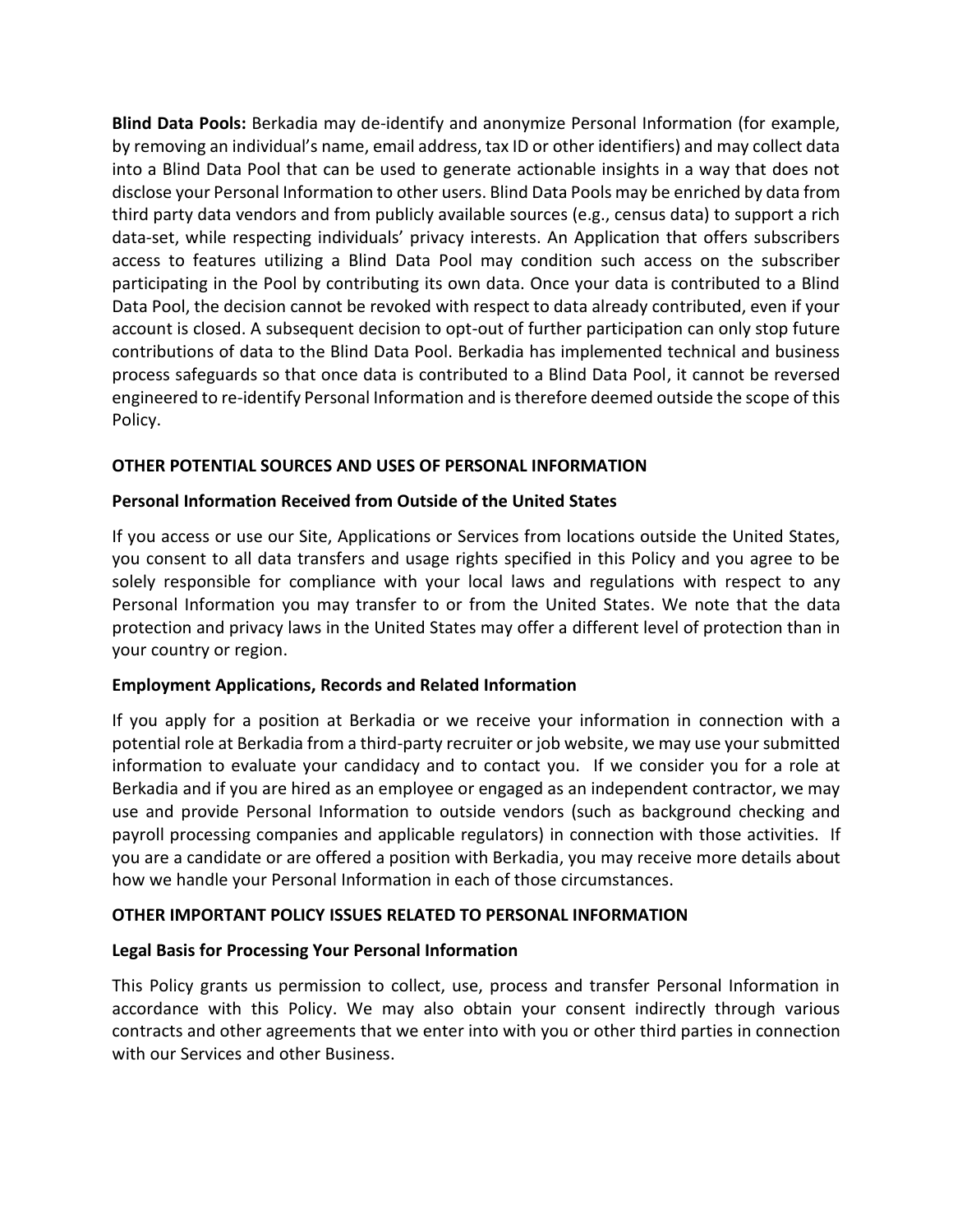Personal Information collection, storage and use activities may be governed by contracts you enter into with a Berkadia Business (e.g., a property listing agreement, a loan application, commitment and related loan documents, a non-disclosure agreement). We may also have permission indirectly through contracts that Berkadia enters into with third parties (such as contracts or subcontracts for loan origination, servicing or sub-servicing, agreements with banks or other lenders, contracts with other brokers to help buy or sell a specific property, property appraisal or inspection contracts, or contracts with other CRE market participants acting on your behalf or on behalf of other participants in a transaction who have an ongoing business or other relationship with you). For example, if you are the borrower on a particular loan, we may enter into a servicing agreement with your lender to carry out various servicing responsibilities on your loan. Our collection use and distribution of your Personal Information and the Personal Information of others related to your loan will be governed in all circumstances by your loan documents and our servicing agreements. In addition to and without modifying your loan document obligations, in some cases we will ask for your additional consent to process your Personal Information at the data entry or processing point on our Site. You may indicate your consent in a number of ways, including, as permitted by law, ticking a box (or the equivalent action) to indicate your consent when (a) providing us with your Personal Information through our Services or a form (including enrolling in email lists or promotions); or (b) registering or creating an account with us.

#### **How We Protect Your Personal Information**

Berkadia uses data security procedures and practices to protect your Personal Information that we believe are reasonably appropriate given the level and nature of the risks associated with such information.

**Important Notice.** *No system can be made completely secure from unauthorized access or hacker attack. The transmission and storage of Personal Information by Berkadia may not be entirely secure and third parties could compromise Berkadia's systems even if Berkadia uses reasonable data security measures to protect them, as described below*.

**Berkadia** maintains a comprehensive information security management system (the "**ISMS**") which includes administrative, technical and physical safeguards designed to: (a) protect and secure Personal Information from unauthorized access, use or disclosure; and (b) protect against anticipated threats or hazards to the security or integrity of Personal Information. The ISMS is documented and kept current by Berkadia based on changes to industry standard information security practices and legal and regulatory requirements applicable to us.

**Standards.** Processor's ISMS will, at a minimum, adhere to applicable information security practices as identified in International Organization for Standardization 27001 (ISO/IEC 27001) (or a substantially equivalent or replacement standard) or other authoritative sources (e.g. SSAE 18, SOC1, SOC2).

**Independent Assessments.** On an periodic basis, Berkadia has an independent, suitably qualified third party organization conduct an independent assessment consisting of a Report on Controls at a Service Organization Relevant to Security, Availability, Processing, Integrity, Confidentiality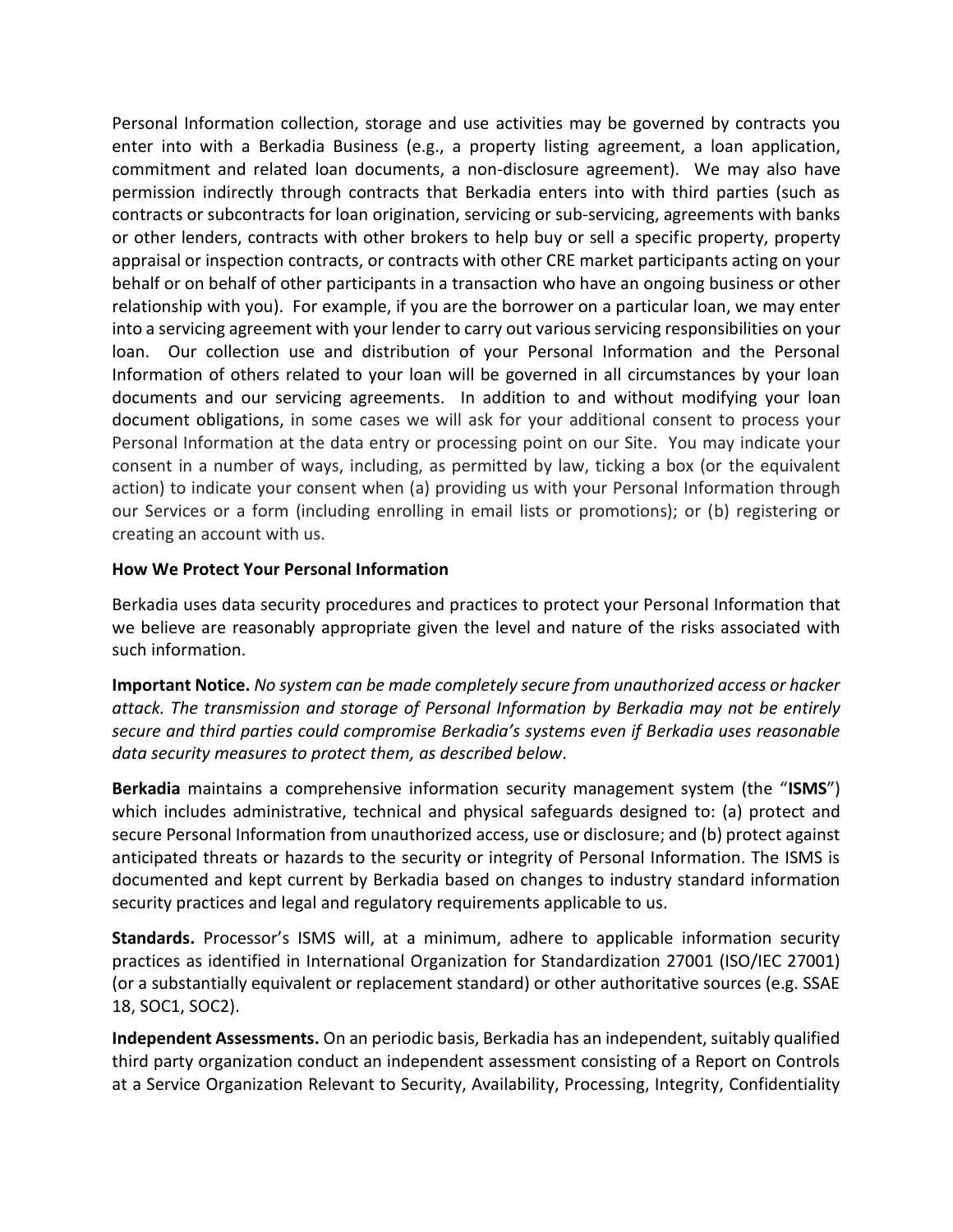and/or Privacy (SOC2 Type II) or such other comparable assessment at its sole discretion (e.g. ISO 27001 Certification).

**Information Security Policies**. Berkadia's information security policies address appropriate protection against such risks. These information security policies, at a minimum, include: organization of information security; asset management; human resources security; physical and environment security; communications and operations management; access control; information systems acquisition; development and maintenance; information security incident management and business continuity management.

**Access Controls**. In accordance with the ISMS, Berkadia maintains appropriate access controls (physical, technical, and administrative) to its facilities and its systems.

**Encryption**. Berkadia uses industry best practices to encrypt highly sensitive Personal Information at rest within its systems. For such Personal Information in transit to and from the Berkadia's systems, Berkadia uses encryption unless you use a method of transmission or feature which does not support encryption (such as unencrypted FTP, email, etc.).

**Network and Host Security**. Berkadia has network intrusion detection and firewalls in place. In accordance with its ISMS, Berkadia uses commercially reasonable efforts to ensure that its operating systems and applications that are associated with Personal Information are patched or secured to mitigate the impact of security vulnerabilities in accordance with Berkadia's patch management processes.

**Data Management.** In accordance with its ISMS, Berkadia has information security infrastructure controls in place for Personal Information obtained, transported and retained by Berkadia for the operation of its Business.

**Audit Logging and Monitoring.** Berkadia implements controls for audit logging and monitoring of events in its systems.

**Facility and Equipment Security.** Berkadia implements physical and environmental security measures to protect its computing environment and equipment.

**Training.** Berkadia provides regular training (or requires regular training to be provided) for its employees and contractors on security and privacy requirements applicable to their roles. Such training occurs at least annually and upon initial employment.

**Business Continuity and Disaster Recovery**. Berkadia implements and maintains business continuity and disaster recovery capabilities designed to minimize disruption of its Business in the event of a disaster or similar event.

**Subcontractors.** Berkadia makes reasonable efforts to ensure that subcontractors are under contractual obligations that meet Berkadia's security and privacy standards, to the extent applicable to their scope of performance, including contractual requirements that all persons authorized to perform services on behalf of Berkadia have agreed to an appropriate obligation of confidentiality.

**Background Checks**. Berkadia conducts background checks on personnel where legally permitted and in accordance with local law and custom.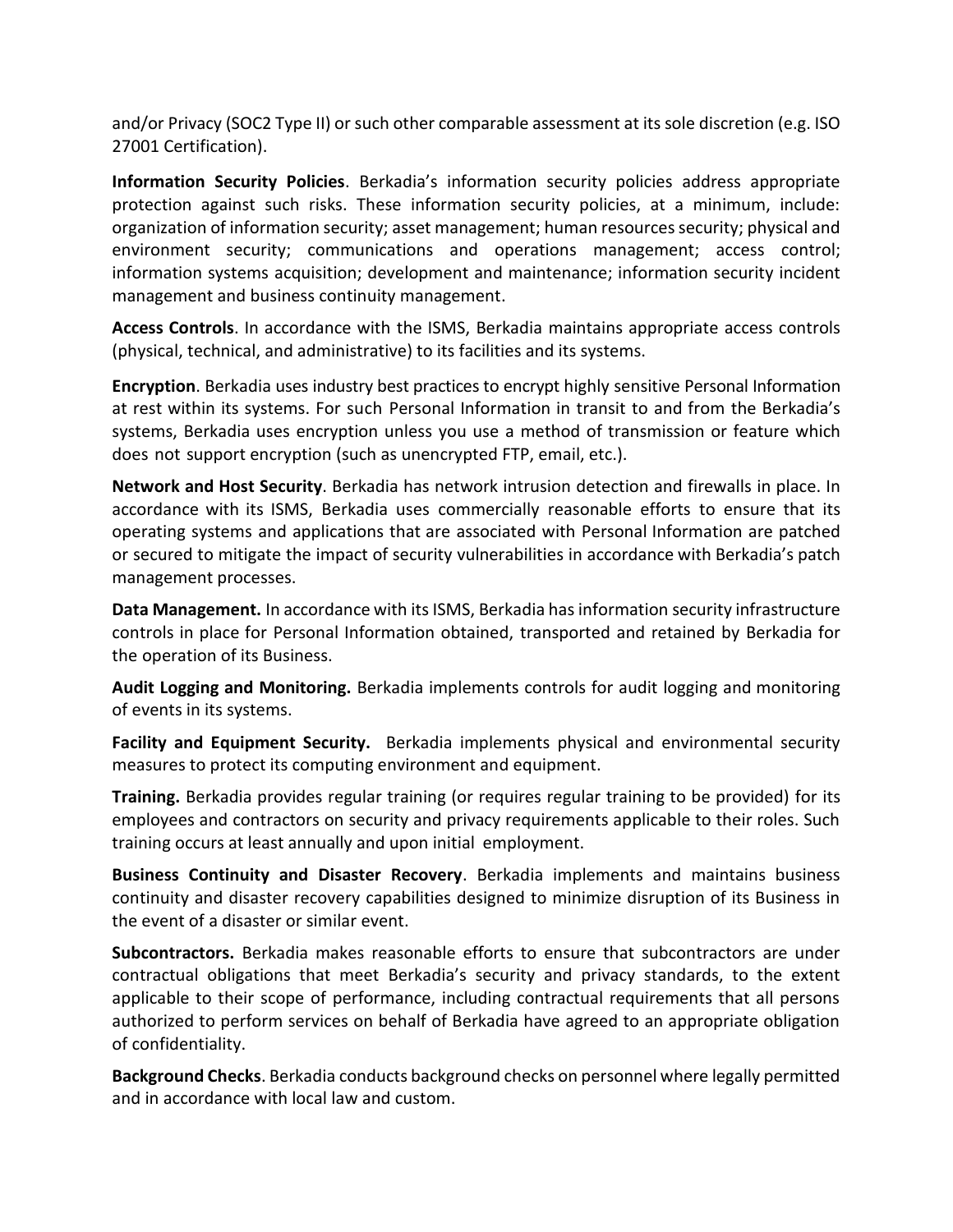**Cyber Liability Insurance.** Berkadia maintains cyber and privacy liability insurance protection which it deems appropriate to the level of risk for its Business and computer operations.

## **How Long Do We Keep Your Personal Information?**

Different operating units within our Business may have specific data retention requirements which in some cases are imposed by law, rule or regulation based on their specific activity. Generally, we only retain Personal Information for so long as is necessary to carry out the purpose for which we collected it and for other purposes permitted by this Policy or as required by law. For example, Personal Information related to a CRE mortgage loan that we originate and service may need to be retained and used, at a minimum, over the life of the loan and perhaps longer, in order to comply with our regulatory, compliance and business records retention requirements.

# **Your Right to Know About Personal Information Collected, Used or Disclosed by Berkadia**

You have the right to ask Berkadia to disclose to you what Personal Information we collect, use, disclose or sell. This Policy is designed to answer most of those questions. With respect to your online password-protected accounts, you can view and manage that information yourself simply by accessing your account through the log-in process. For some requests, Berkadia may provide automated features that point you to places within this Policy that answer your questions. For other information, you may submit a verifiable request directly to Berkadia. In considering such requests, Berkadia will not discriminate against you. In some cases, you may be asked for certain information reasonably needed to verify your identity and to validate your request.

# **PRIVACY INFORMATION REQUEST PROCEDURES**

**Please click Contact Us to submit your privacy information requests with Berkadia**. In some cases, we will point you to relevant provisions of this Policy. In other cases, we will direct your communication to a Privacy Officer at Berkadia for an individualized response. Depending on the nature of your request, we may require that you verify your identity.

### **PRIVACY GRIEVANCE PROCEDURES**

To submit a privacy grievance to Berkadia, please click **Contact Us**. We will respond as quickly as reasonably possible but in no event later than 30 days from receipt of (a) a plainly written statement identifying the specific provisions of this Policy or applicable law that you allege we have violated and the factual evidence for your allegation, and (b) reasonable proof from which Berkadia can validate your identity as the owner of such Personal Information. You irrevocably agree not to file a formal grievance with any court or government agency until you have complied with these procedures and Berkadia has had a reasonable opportunity to respond. If you do file a formal claim pertaining to this Policy or Berkadia's privacy practices against any member of the Berkadia Group, you agree, to the maximum extent allowed by applicable law, to submit it as an individual claim (without joinder of other claims) to binding arbitration exclusively in Montgomery County, Pennsylvania (USA). Any question as to the arbitrability of your claim shall also be submitted to such arbitration.

If you cannot use the online portal to submit an information request or file a grievance with Berkadia, please contact us as follows: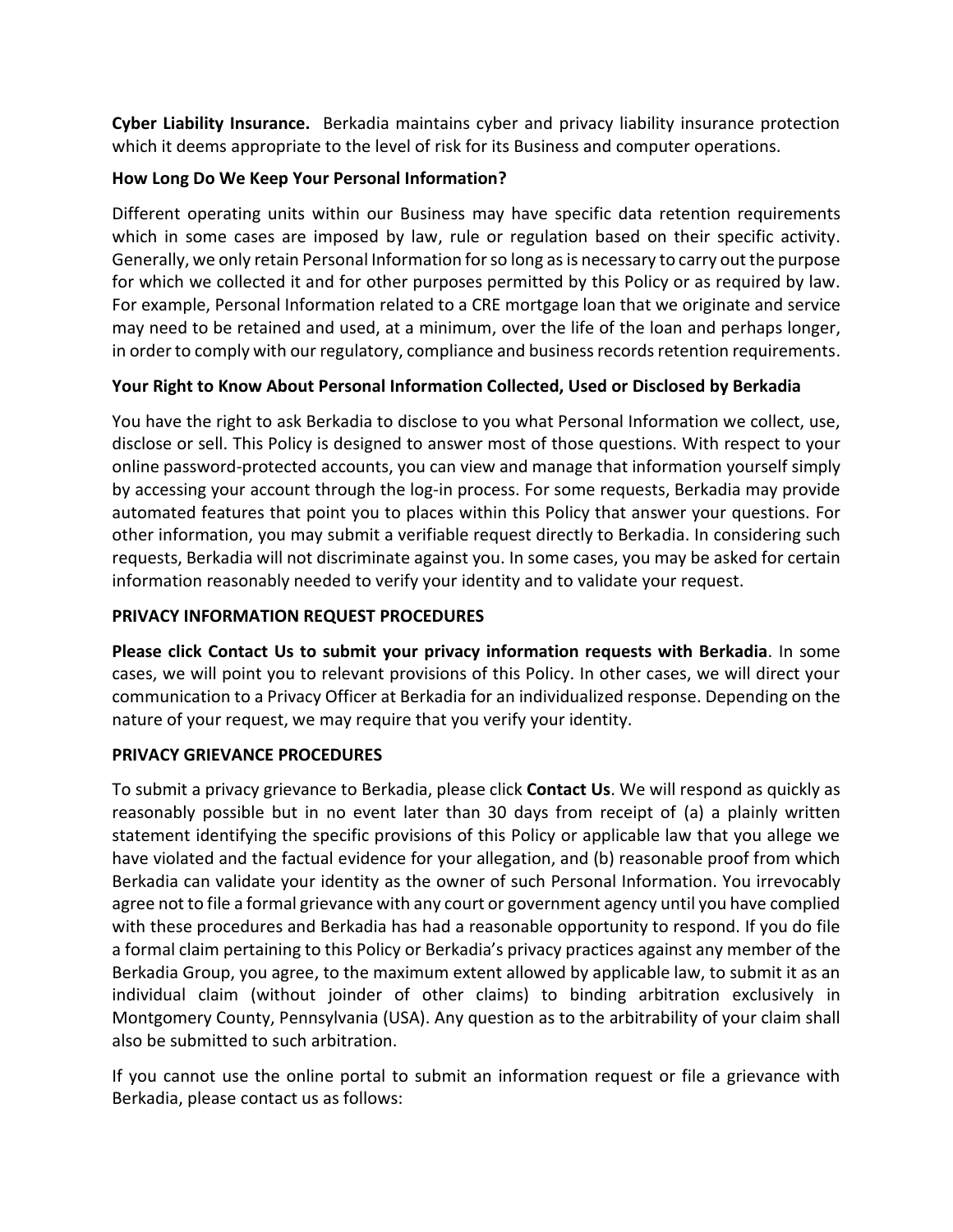By Toll-Free Telephone: 888-708-2727. Note: Calls will go to a voice mailbox. The VM will then be routed as an email attachment to: [Berkadia.Privacy@berkadia.com](mailto:Berkadia.Privacy@berkadia.com)

By U.S. Mail: 323 Norristown Road, Suite 300, Ambler, PA (USA) 19002. Attn: Risk Compliance Officer.

**Unsubscribing to Certain User-Requested Content**. Certain content that relies on Personal Information given to us, such as email Newsletters, allow you to unsubscribe or opt-out by clicking a link at the bottom of any email that you receive. Doing so should remove your email address from the mailing list.

**Limitations on Disclosures to You:** Berkadia will generally not disclose to you the specifics of certain highly sensitive information, such as a Social Security number, driver's license number or other government-issued identification number, financial account number, any health insurance or medical identification number, an account password or security questions or answers. We may deny a request for other reasons, for example, if needed to comply with State or Federal law.

### **Your Request to Delete Personal Information is Subject to Certain Exceptions**

You may request Berkadia to delete your Personal Information held by Berkadia. Once Personal Information is added to a Blind Data Pool or is used to create Derived Data, it is considered "deleted" for purposes of this Policy because it cannot later be re-identified. A request to delete Personal Information is also subject to important exceptions if Berkadia needs the Personal Information to perform its contractual, legal or regulatory responsibilities. As a practical matter, it may not be feasible to delete Personal Data contained in offline storage or other bulk archives until the entire archive segment is destroyed according to our document retention policy, which may require retention for an additional period. If you contributed content to a public community forum, it may not be possible for you or Berkadia later to delete the posting.

**Exceptions to Deletion Requests:** Berkadia may not act on your request to permanently delete Personal Information if retention and use of Personal Information is required to: (a) carry out a transaction or contractual relationship for which the Personal Information was collected; (b) protect against security incidents, illegal activity or enforcement activities; (c) perform debugging or maintenance work on our systems; (d) exercise or protect free speech rights; (e) engage in bona fide research where you have consented; (f) enable internal use by Berkadia consistent with our relationship or (g) comply with a legal obligation or regulatory requirement.

### **Links to Third Party Websites**

Our Services may contain links pointing to features or websites operated by third parties that are outside Berkadia's control. Our Privacy Policy does not apply to third-party features or websites. We provide those links merely for your convenience. Those third-party features and websites may have privacy and data security practices that are materially different than this Policy provides. We have no control over, do not review and are not responsible for third party websites, their content, their privacy or data security practices or any goods or services available from them. We encourage you to review the privacy policies of any third-party website that you visit.